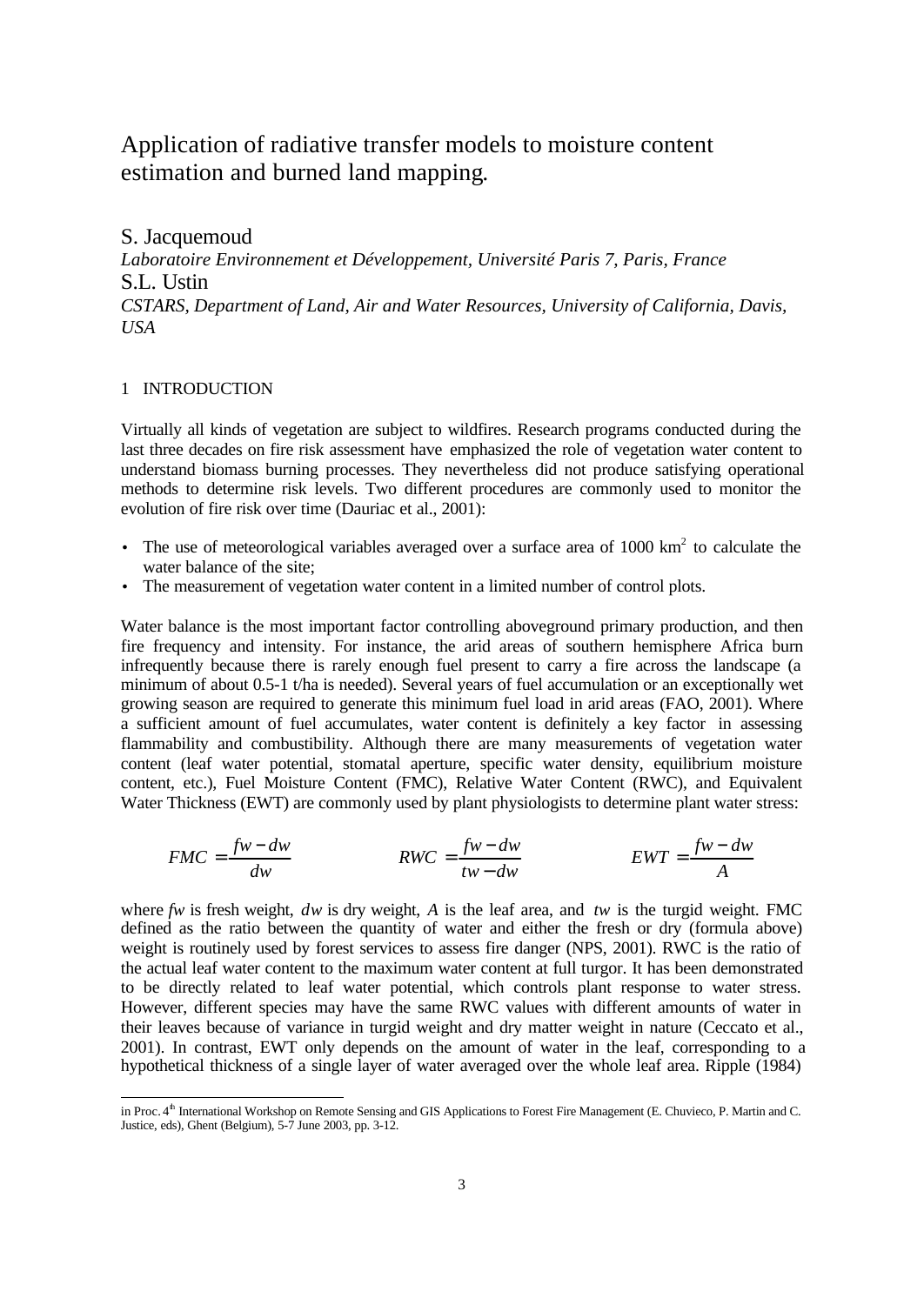mentioned that traditional techniques for accurate ground-based evaluation of plant water relations were time consuming, costly, and spatially restrictive, and proposed to combine them with remote sensing techniques for large-area evaluations. Remote sensing is indeed an adapted tool to monitor vegetation moisture, from local to global scale, operationally, and over different ecosystems. As leaves represent the main surfaces of plant canopies, their optical properties are essential to understanding the transport of photons within vegetation, but the "scaling-up" of water estimation methods from leaf- to canopy-level is still a point at issue as seen below, because plant canopies are considerably more complex targets than are leaves.

## 2 REMOTE SENSING OF MOISTURE CONTENT AT THE LEAF LEVEL

Hundreds of papers have detailed variation in spectral properties in relation to leaf biochemical composition and structure, which themselves depend on many factors including the species, developmental or microclimate position of the leaf on the plant, and whether it is stressed or not. One classically divides the optical domain from 400 to 2500 nm in three parts: the visible (400-700 nm) characterized by a strong absorption of light by photosynthetic pigments in a green leaf; the near-infrared plateau (700-1100 nm) where absorption is limited to dry leaf matter but where multiple scattering within the leaf, related to the fraction of air spaces, i.e., to the internal structure, drives the reflectance and transmittance levels; and the middle-infrared (1100-2500 nm) which is also a zone of strong absorption, primarily by water in fresh leaves and secondarily, by dry matter (dry carbon compounds like cellulose and lignin, nitrogen, sugars, and other plant compounds) when the leaf wilts and dries (Figure 1). All of these observations are a prerequisite to extracting biophysical information.



Figure 1. Reflectance and transmittance spectra of (a) fresh and (b) dry poplar (*Populus canadensis*) leaves in the solar domain.

There are two major water absorption features centered near 1450 and 1950 nm that affect the reflectance of healthy leaves, and two minor centered near 970 and 1200 nm. These absorption features result from vibrational transitions involving various overtones and combinations of water's three fundamental vibrational transitions: V1 (H−O−H symmetric stretch mode transition), V2 (H−O−H bending mode transition), and V3 (H−O−H asymmetric stretch mode transition). The absorption feature centered near 970 nm is attributed to a  $2V1 + V3$  combination, the one near 1200 nm to a  $V1 + V2 + V3$  combination, the one near 1450 nm to a  $V1 + V3$  combination, and the one near 1950 nm to a  $V2 + V3$  combination. Various methods have been developed to extract leaf water content from leaf optical properties.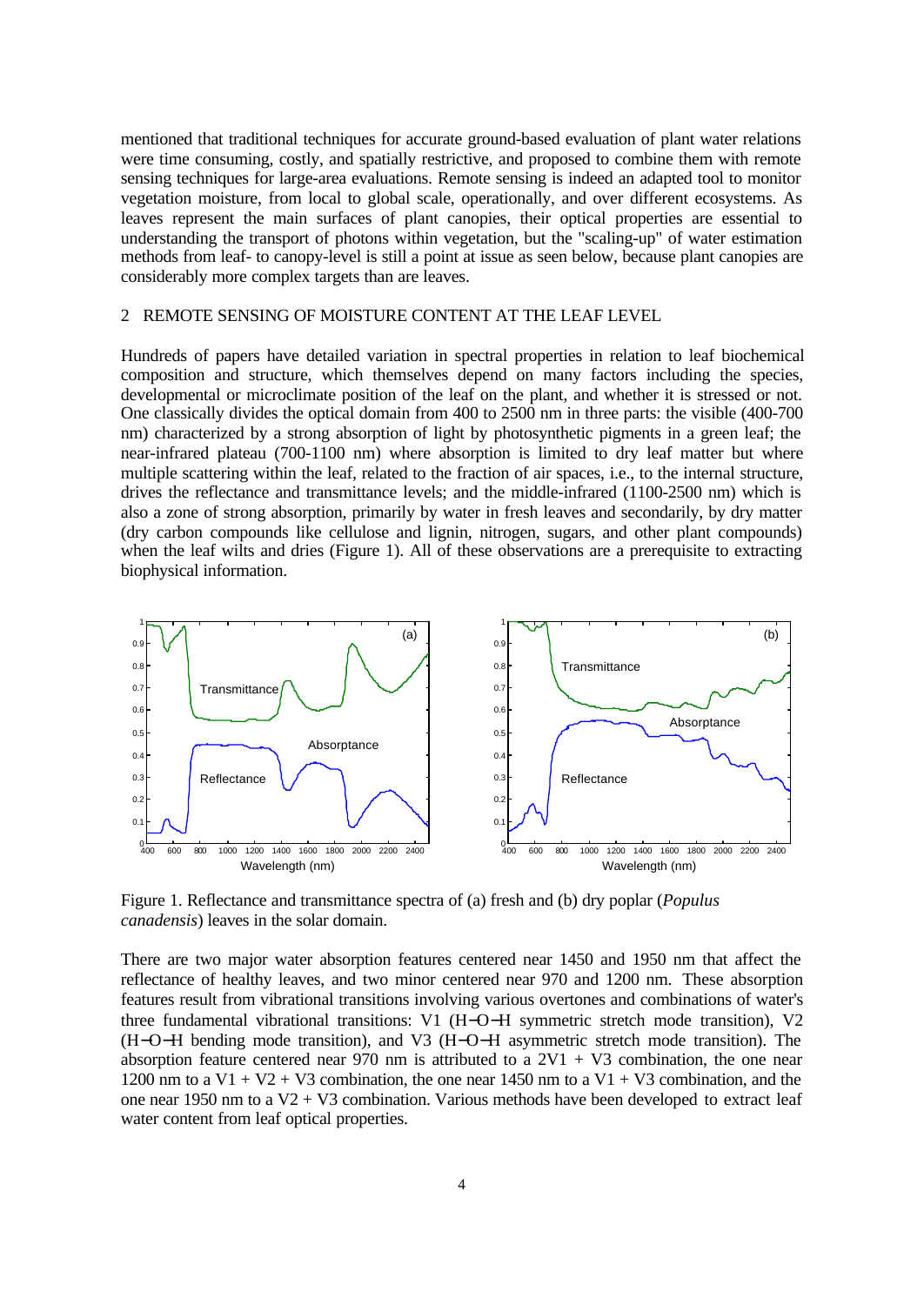#### 2.1 *The semi-empirical approach*

The first methods consist of relating spectral indices based on a ratio or some other simple mathematical formula of reflectance, or its derivative, at one or more selected wavelengths −  $\rho_{900}/\rho_{970}$ ,  $\rho_{1650}/\rho_{1430}$ ,  $(\rho_{850}-\rho_{2218})/(\rho_{850}-\rho_{1928})$ ,  $(\rho_{850}-\rho_{1788})/(\rho_{850}-\rho_{1928})$ , among others – to leaf water content:

$$
FMC \text{ or } RWC \text{ or } EWT = f(\mathbf{r}(\mathbf{l}_1),...,\mathbf{r}(\mathbf{l}_n))
$$

RWC (Hunt et al., 1987, 1989; Bowman, 1989; Inoue et al., 1993; Peñuelas et al., 1993; Peñuelas and Inoue, 1999; Yu et al., 2000; etc.) and EWT (Aoki et al., 1988; Danson et al., 1992; Datt, 1999; Yu et al., 2000; Ceccato et al., 2001; etc.) have been determined this way. Continuum removal, i.e., integration of the area in the absorption below the continuum, has been applied by Tian et al. (2001) to the curve between 1650 and 1850 nm, to estimate RWC. Finally, multiple stepwise regression analysis which establishes a direct regression equation between leaf reflectance (or transmittance) at a few wavelengths, selected by the procedure, and leaf biochemistry has been used by Fourty and Baret (1998) and Gillon et al. (2002) to estimate EWT and FMC, respectively. However, the accuracy of these estimations lack predictability because these relationships do not take into account the partially co-varying anatomical structure and specific leaf area differences between species or leaves.

#### 2.2 *The Modeling approach*

While experimental measurements of leaf optical properties were progressing, deterministic models based on diverse representations of light interactions with plant leaves were also developed. These models are distinguished by the underlying physics and by the complexity of the leaf. The simplest ones consider the blade as a single scattering and absorbing layer. In the most complicated ones, all cells are described in detail (shape, size, position, and biochemical content). Whatever the approach, these models have improved our understanding of the interactions of light with plant leaves. Information about the refractive index and the specific absorption coefficient of leaf constituents is almost always required. Figure 2 presents the latter for chlorophyll, water, and dry matter as a function of the wavelength. One recognizes in the action spectrum of water the three main peaks near 1450, 1950, and 2500 nm, and two minor ones at 970 and 1200 nm. The 970 nm absorption band has very little effect on leaf optical properties so that it sometimes does not occur on leaf spectra.



Figure 2. Specific absorption coefficient a) of chlorophyll a+b (cm<sup>2</sup>  $\mu$ g<sup>-1</sup>) on the left scale b) of water (cm<sup>-1</sup>) and dry matter (cm<sup>2</sup> g<sup>-1</sup>) on the right scale.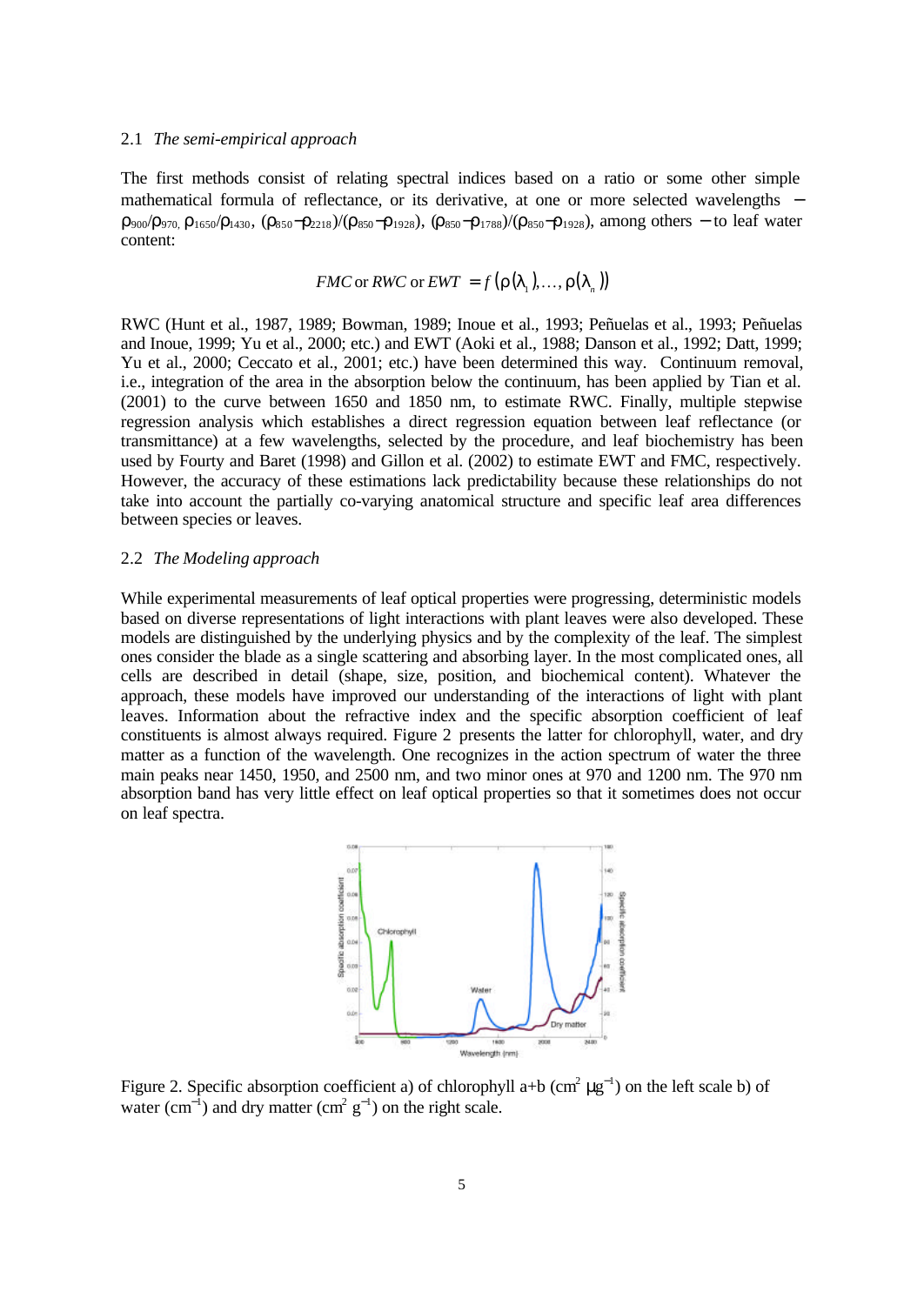Ustin et al. (1999) already extensively reviewed computer-based leaf models from the late sixties to the present. Table 1 categorizes radiative transfer models in three main classes, arranged in increasing order of complexity:

| <b>Radiative transfer models</b>       | <b>Stochastic models</b>               | <b>Monte Carlo approaches</b>        |
|----------------------------------------|----------------------------------------|--------------------------------------|
| PROSPECT, LIBERTY,                     | <b>SLOP</b>                            | RAYTRAN, ABM                         |
| LEAFMOD, FRT                           |                                        |                                      |
| - structure parameter                  | - probabilities of scattering          | - description of the leaf            |
| - biochemical contents                 | and absorption                         | internal structure in three          |
|                                        |                                        | dimensions                           |
| $\rightarrow$ spectral properties      | $\rightarrow$ spectral properties      | $\rightarrow$ spectral properties    |
| $\rightarrow$ chlorophyll fluorescence | $\rightarrow$ chlorophyll fluorescence | $\rightarrow$ directional properties |
|                                        |                                        | $\rightarrow$ absorption profiles    |
| $direct + inverse mode$                |                                        | direct mode                          |

Table 1. Comparison of several leaf optical properties models used in remote sensing.

### 2.2.1 *PROSPECT*

Now in widespread use in the remote sensing community, PROSPECT was among the first model to accurately simulate the hemispherical reflectance and transmittance of various plant leaves (monocots or dicots, fresh or senescent leaves) over the solar spectrum. The leaf is represented as a pile of absorbing plates with rough surfaces giving rise to isotropic diffusion (Figure 3). Originally the model used three input parameters (Jacquemoud and Baret, 1990): the structure parameter N (number of compact layers specifying the average number of air / cell walls interfaces within the mesophyll), the chlorophyll a+b concentration  $C_{ab}$  ( $\mu$ g cm<sup>-2</sup>), and the equivalent water thickness EWT noted  $C_w$  (cm or g cm<sup>-2</sup>).



Figure 3. Schematic representation of PROSPECT.

During the summer of 1993 an experiment at the Joint Research Centre (Ispra, Italy) built a database, LOPEX, associating visible / infrared spectra of dry and fresh vegetation elements (leaves, conifer needles, stems, etc.) with physical measurements (thickness, water content, specific leaf area) and biochemical analyses (chlorophyll a+b, proteins, cellulose, lignin, etc.) (Hosgood et al., 1995). LOPEX was used to introduce the full leaf biochemistry into PROSPECT (Jacquemoud et al., 1996). A limit of this process arose however in the inversion of the model when it was discovered that protein content could not be retrieved because of strong water absorption features and cellulose and lignin could not be consistently identified and quantified. As a consequence, the model was simplified to the point that it now considers the dry matter content  $C_m$  (g cm<sup>-2</sup>) as a whole instead of treating the leaf biochemical constituents individually (Baret and Fourty, 1997; Jacquemoud et al., 2000). In short, the four input parameters of PROSPECT today are: leaf structure parameter, the chlorophyll a+b concentration, the equivalent water thickness, and the dry matter content. Recent studies based on statistical methods like the Design Of Experiments for Simulation (DOES, Bacour et al., 2002) or the Extended Fourier Amplitude Sensitivity Test (EFAST, Ceccato et al., 2002a)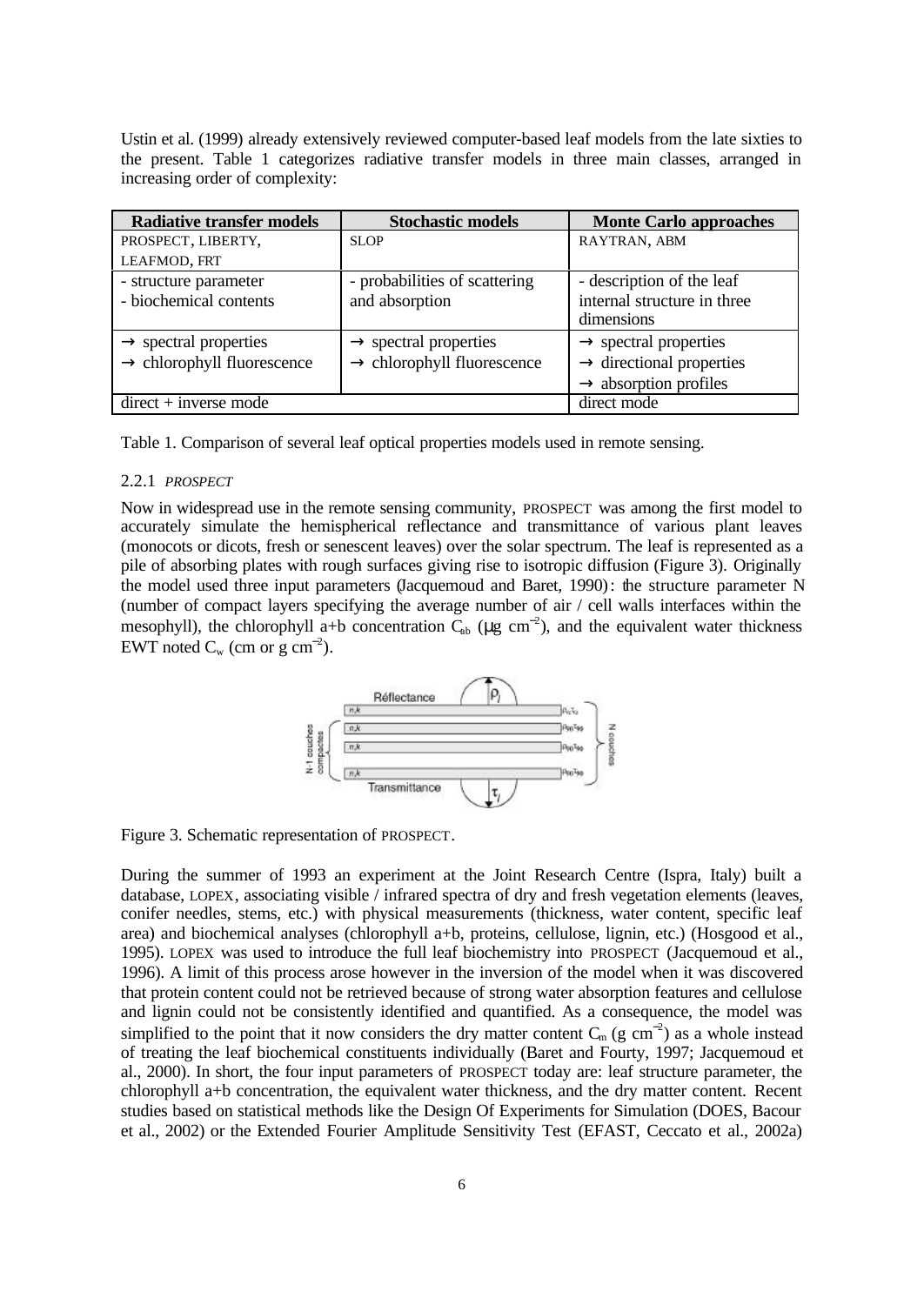permitted the quantification of the contribution of each of the input parameters to the model outputs, as well as their interactions. Figure 4 shows that variation in transmittance values − it would be similar with reflectance values – are exclusively influenced by N,  $C_w$  and  $C_m$  in the near and middle infrared. As expected, water has the greatest influence with 80-90% of contribution in the absorption peaks, but N and  $C<sub>m</sub>$  also significantly affect transmittance values within this range.



Figure 4. Contribution of chlorophyll concentration  $C_{ab}$  (green), equivalent water thickness  $C_w$ (blue), dry matter content  $C_m$  (brown) and structure parameter N (red) to the leaf transmittance as simulated by PROSPECT. The black curve is the sum of the contributions (Pavan, unpublished).

PROSPECT has been validated by iterative inversion of the model on reflectance and transmittance spectra of about sixty leaves of various species from the LOPEX database, and fourteen leaves of cereal crops (Newnham and Burt, 2001). It generally performs well in terms of spectrum reconstruction. The comparison between measured and estimated values of  $C_{ab}$ ,  $C_{w}$ , and  $C_{m}$  also gives satisfactory results on fresh leaves (Table 2).

|                          | <b>Constituent</b>        |      | <b>RMSE</b>                  |
|--------------------------|---------------------------|------|------------------------------|
| Baret and Fourty (1997)  | $\mathsf{L}_\mathrm{W}$   |      | 0.0025 cm                    |
|                          | $\rm C_m$                 |      | $0.0016$ g cm <sup>-2</sup>  |
| Jacquemoud et al. (2000) | $\rm C_{ab}$              | 0.67 | 9.1 $\mu$ g cm <sup>-2</sup> |
|                          | $\mathrm{C}_{\mathrm{w}}$ | 0.95 | 0.0018 cm                    |
|                          | $\textsf{C}_{\textsf{m}}$ | 0.65 | $0.0022$ g cm <sup>-2</sup>  |
| Newnham and Burt (2001)  | $\mathbb{C}_{\rm ab}$     | 0.78 |                              |
|                          |                           | 0 93 |                              |

Table 2. Retrieval of leaf biochemical constituents by inversion of PROSPECT.

#### 2.2.2 *LIBERTY (Leaf Incorporating Biochemistry Exhibiting Reflectance and Transmittance Yields)*

This model was developed specifically to calculate the optical properties of both dried and fresh stacked conifer needles (Dawson et al., 1998a), and to date, it remains the only one designed for this purpose. However, it can also be used for predicting the reflectance and transmittance spectra of a leaf or a stack of leaves in the solar domain. By treating the leaf as an aggregation of cells, with multiple radiation scattering between cells, output spectra are a function of three structural parameters (cell diameter in μm, intercellular air space, leaf thickness) and the combined absorption coefficients of leaf biochemicals (chlorophyll concentration in mg m<sup>-2</sup>, water content in  $g$  m<sup>-2</sup>, lignin and cellulose content in g m<sup>-2</sup>, and nitrogen content in g m<sup>-2</sup>). Dawson et al. (1998b) ran LIBERTY to generate reflectance spectra of slash pine needles containing various water, lignin+cellulose, and nitrogen concentrations. This data set was then used for training an artificial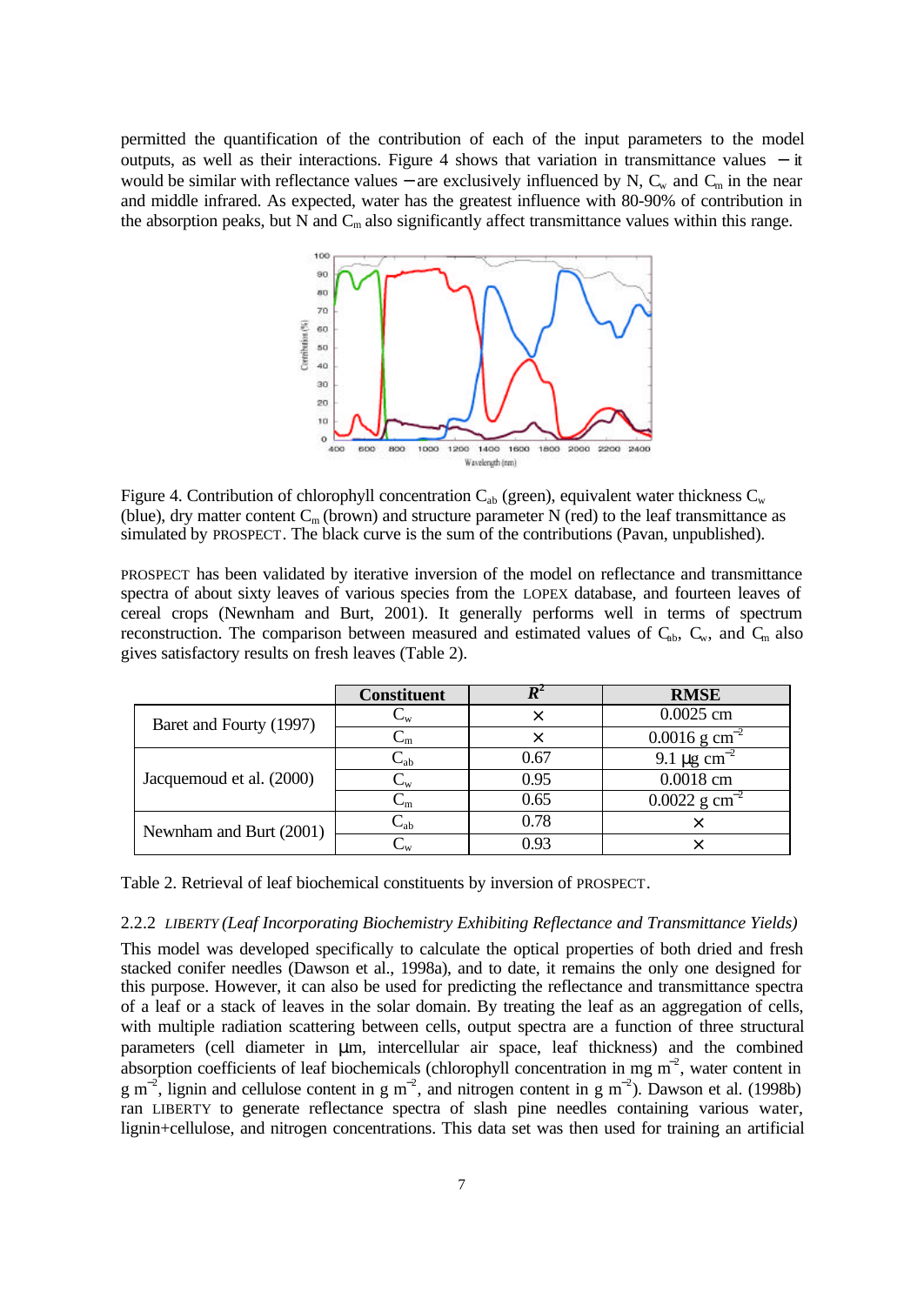neural network which proved to produce more accurate FMC when compared against those generated with spectral indices alone.

## 2.2.3 *Other models*

Although PROSPECT and LIBERTY are the most popular leaf optical properties models in remote sensing, other codes have been developed which also take into account leaf water content and are potentially useful in the remote sensing of fire risk assessment: LEAFMOD (*Leaf Experimental Absorptivity Feasibility MODel*, Ganapol et al., 1997) directly based on the radiative transfer equation, SLOP (*Stochastic model for Leaf Optical Propertie*, Maier et al., 1999) where the leaf is partitioned into different tissues and their optical properties simulated by a Markov chain.

# 3 REMOTE SENSING OF MOISTURE CONTENT AT THE CANOPY LEVEL

It would be convenient to be able to estimate the water content of whole canopies in the field using leaf-level methods described above, but extending laboratory results to the field presents some problems (Rollin and Milton, 1998). Besides leaf optical properties, canopy reflectance also depends on plant structure (leaf area index, leaf orientation, leaf size, etc.), background (soil and/or non-photosynthetically active vegetation) optical properties, and viewing geometry (solar and view zenith and azimuth angles). Most of these parameters vary spatially and temporally. For that very reason, it is questionable whether the semi-empirical relationships established at leaf level can be "scaled-up" to whole canopies: How can canopy water content be mapped?

# 3.1 *The semi-empirical approach*

There are few studies that have examined the relationships between total canopy water content and spectral reflectance indices. Sims and Gamon (2003) recently proposed the Canopy Structure Index (CSI) that combines the low absorptance water band at 1180 nm with the simple ratio vegetation index to account for the amount of vegetation: CSI produced good correlations with EWT at all canopy thicknesses. Rolin and Milton (1998) defined the Relative Depth Index (RDI) to estimate FMC. Both indices have been tested with reflectance spectra acquired by field portable spectrometers on a limited number of validation points. The Normalized Difference Water Index (NDWI) demonstrated its potential applicability for canopy-level EWT estimation with AVIRIS (Airborne Visible Infrared Imaging Spectrometer) imagery (Gao, 1996; Serrano et al., 2000). More sophisticated techniques like Hierarchical Foreground / Background Analysis (HFBA) introduced by Ustin et al. (1998) also performed well in the retrieval of canopy water content from AVIRIS imagery (Figure 5). The cartography of FMC in urbanized landscapes, such as the chaparral systems of semiarid shrubs in California, is critical to fire assessment. Finally, Ceccato et al. (2002a, 2002b) were innovating in designing a Global Vegetation Moisture Index (GVMI) based on radiative transfer model simulations and adapted to the SPOT-VEGETATION sensor. Field measurements of EWT carried out at canopy level on different formations of West Africa (shrub steppe, shrub savannah, tree savannah, and savannah woodland) validated the new index.

Most of these indices based on spectral variations of the reflectance however pose a problem because water stress is not only manifested in water content change but also in plant architecture change (Jackson, 1986). As wilting progresses, the leaves become more vertical, the cover fraction and consequently, the reflectance, decrease. Radiative transfer models which incorporate the effects of viewing geometry, leaf orientation, and other describers of canopy complexity into reflectance might be better suited to accurately retrieve water content.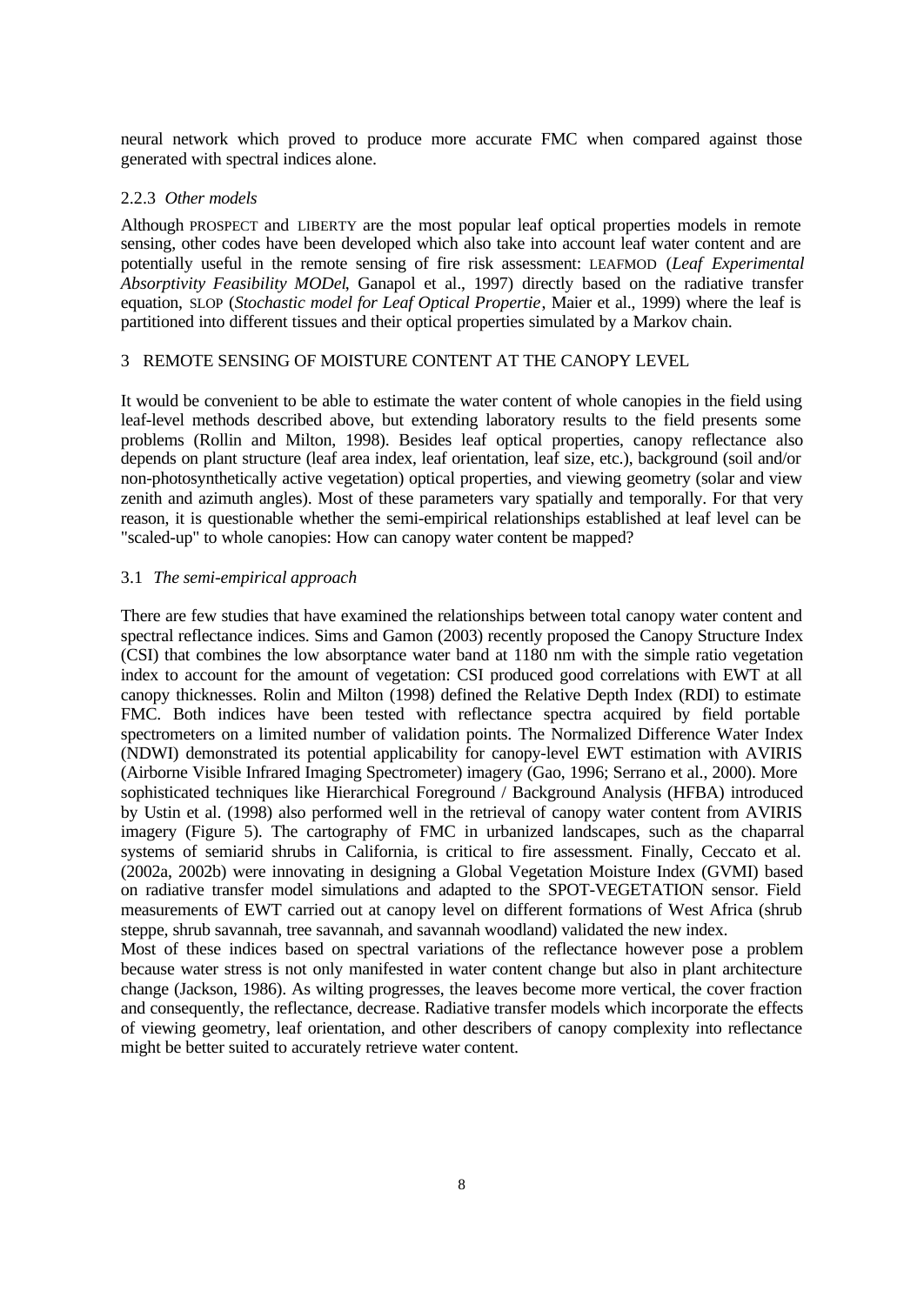

Figure 5. Canopy water content of chaparral communities in the Santa Monica Mountains, bordering Los Angeles and the San Fernando Valley, California, an area subject to frequent catastrophic wildfires in the shrub savanna grasslands. The images were measured in September, at the end of the extended dry season (approximately six months without rain) and in the following spring at the end of the winter rainy season. Data were composited from three AVIRIS flightlines (16 scenes) and atmospherically collected reflectance (after ustin et al., 1998).

### 3.2 *The modeling approach*

Fewer investigations have applied radiative transfer models and inversion techniques for estimating leaf water content from canopy reflectance imagery. The first attempts are quite simple: Schmuck et al. (1993) regarded an AVIRIS spectrum as a linear mixing of soil and vegetation spectra, the latter being modeled with a Kubelka-Munk formula modified to fit an optically thick homogeneous medium. Two spectral windows were use in the fitting: the 500-730 nm region for chlorophyll estimates and the 1500-1650 nm region for water estimates. Compared with the Moisture Stress Index calculated at two dates, the retrieved EWT demonstrated a higher sensitivity. By expressing the reflectance spectrum by modified Beer-Lamber laws, Gao and Goetz (1995) and Roberts et al. (1997) mapped EWT.

Jacquemoud and Baret (1993) were the first to link a leaf optical properties model, PROSPECT, to a canopy reflectance model, SAIL, namely PROSAIL, and to invert it on reflectance spectra (Figure 6). They estimated EWT by iterative inversion of the coupled model on sugar beet (*Beta vulgaris* L.) reflectance spectra acquired at nadir. Such a procedure has been later on successfully extented to AVIRIS and TM equivalent data (Jacquemoud, 1993; Jacquemoud et al., 1995). Danson and Aldakheel (2000) followed the same approach to study diurnal water stress, but nevertheless pointed out the limit of radiative transfer models to represent heterogeneities (clumping effect) in sugar beet crops, and then to simulate a correct reflectance. Finally, Zarco-Tejada et al. (2003) recently showed that canopy water content could be retrieved by inversion of SAILH from MODIS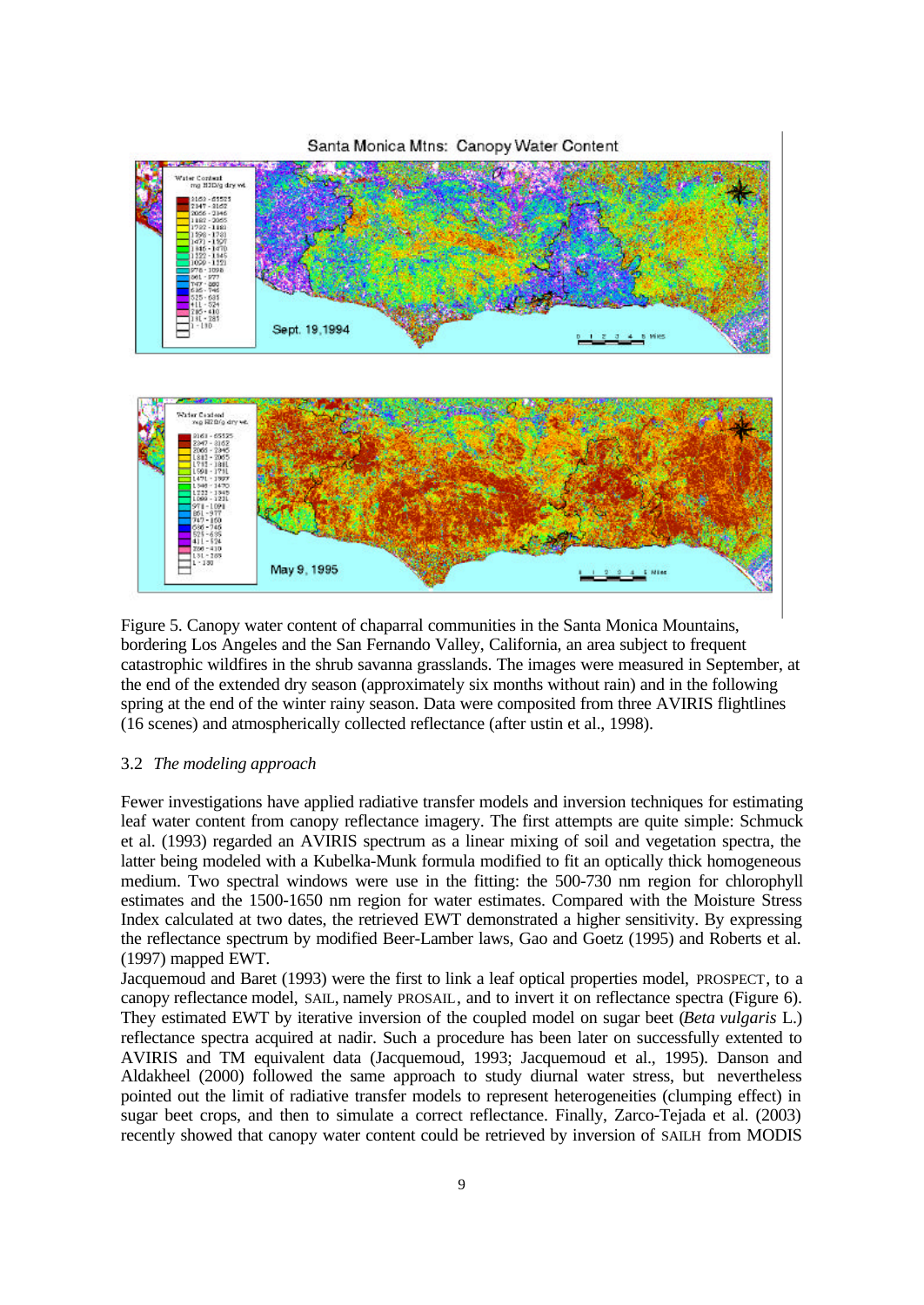(MODerate Resolution Imaging Spectroradiometer) reflectance bands, validating that seasonal desiccation of the canopy over the California summer drought can be measured by spectral changes in water absorption for chaparral communities in southern California.



Figure 6. Schematic representation of the PROSPECT + SAIL (or any other canopy reflectance model) model, in direct and inverse modes.

# 4 CONCLUSION

The use of radiative transfer models to estimate moisture content is still in its infancy. Much more work is required before we completely understand the spectral variations of vegetation in relation to changes of water content, both at the leaf and canopy levels. This knowledge is nevertheless crucial to developing more accurate retrieval methods: models can be use in direct mode to build new indices optimized for the wavebands / view angles of actual sensors, but also in inversion. Although iterative inversions are still time consuming and not operational to date, artificial neural networks or look-up table techniques can be set up and tested on VEGETATION data on SPOT4, or MODIS data on TERRA satellites. Of course, emphasis must be placed on supporting field measurements to validate them.

The mapping of burned areas with models has not been evaluated in this review because of the small numbers of studies: Roy et al. (2002) proposed to detect variations in observed MODIS reflectance by inverting a parametric BRDF model. Finally, the spectral and bidirectional radiative properties of burnt scenes surprisingly have not given rise to any extensive study despite obvious usefulness.

#### 5 REFERENCES

- Bacour, C., Jacquemoud, S., Tourbier, Y., Dechambre, M. & Frangi, J.P. 2002. Design and analysis of numerical experiments to compare four canopy reflectance models. *Remote Sensing of Environment*, 79(1):72-83.
- Baret, F. & Fourty, T. 1997. Estimation of leaf water content and specific leaf weight from reflectance and transmittance measurements. *Agronomie*, 17(9-10):455-464.
- Bowman, W.D. 1989. The relationships between leaf waterstatus, gas exchange, and spectral reflectance in cotton leaves. *Remote Sensing of Environment*, 30:249-255.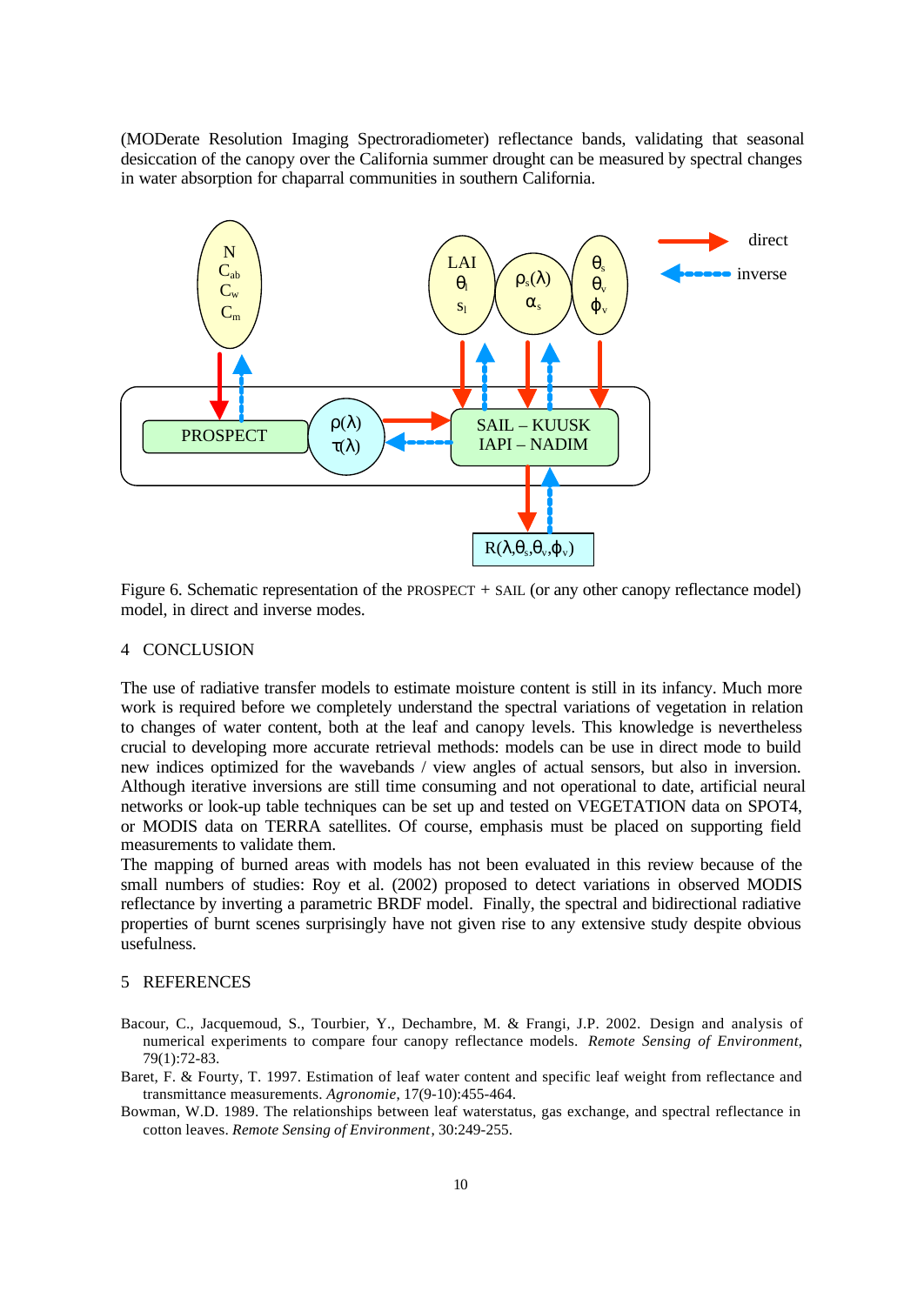- Ceccato, P., Flasse, S., Tarantola, S., Jacquemoud, S. & Grégoire, J.M. 2001. Detecting vegetation water content using reflectance in the optical domain. *Remote Sensing of Environment*, 77(1):22-33.
- Ceccato, P., Gobron, N., Flasse, S., Pinty, B. & Tarantola, S. 2002a. Designing a spectral index to estimate vegetation water content from remote sensing data: Part 1. Theoretical approach. *Remote Sensing of Environment*, 82:188-197.
- Ceccato, P., Flasse, S. & Grégoire, J.M. 2002b. Designing a spectral index to estimate vegetation water content from remote sensing data: Part 2. Validation and applications. *Remote Sensing of Environment*, 82:198-207.
- Danson, F.M., Steven, M.D., Malthus, T.J. & Clark, J.A. 1992. High-spectral resolution data for determining leaf water content. *International Journal of Remote Sensing*, 13(3):461-470.
- Datt, B. 1999. Remote sensing of water content in Eucalyptus leaves. *Australian Journal of Botany*, 47(6):909-923.
- Danson, F.M. & Aldakheel, Y.Y. 2000. Diurnal water stress in sugar beet: spectral reflectance measurements and modelling. *Agronomie*, 20(1):31-39.
- Dauriac, F., Deshayes, M., Gillon, D. & Roger, J.M. 2001. Suivi de la teneur en eau de la végétation méditerranéenne par télédétection. Application au risque de feu de forêt. In *Colloque SIRNAT "Systèmes d'Information et Risques Naturels"*, 6-7 décembre 2001, Sophia-Antipolis (France), 10 p.
- Dawson, T.P., Curran, P.J. & Plummer, S.E. 1998. LIBERTY Modelling the effects of leaf biochemical concentration on reflectance spectra. *Remote Sensing of Environment*, 65:50-60.
- Dawson, T.P., Curran, P.J. & Plummer, S.E. 1998. The biochemical decomposition of slash pine needles from reflectance spectra using neural networks. *International Journal of Remote Sensing*, 19(7):1433- 1438.
- Food and Agriculture Organization. 2001. *Global Forest Fire Assessment 1990-2000*. Forest Resources Assessment Programme, Working Paper 55, 495 p.
- Fourty, T. & Baret, F. 1998. On spectral estimates of fresh leaf biochemistry. *International Journal of Remote Sensing*, 19(7):1283-1297.
- Ganapol, B., Johnson, L., Hammer, P., Hlavka, C. & Peterson, D. 1998. LEAFMOD: a new within-leaf radiative transfer model. *Remote Sensing of Environment*, 6:182-193.
- Gao, B.C. & Goetz, A.F.H. 1995. Retrieval of equivalent water thickness and information related to biochemical components of vegetation canopies from AVIRIS data. *Remote Sensing of Environment*, 52:155-162.
- Gao, B.C. 1996. NDWI − A normalized difference water index for remote sensing of vegetation liquid water from space. *Remote Sensing of Environment*, 58:257-266.
- Gillon, D., Dauriac, F., Deshayes, M., Valette, J.C. & Moro, C. 2002. Foliage moisture content and spectral characteristics using near infrared reflectance spectroscopy (NIRS), in *Proc. IV International Conference on Forest Research*, Luso (Portugal), 18-23 November 2002, 13 p.
- Hosgood, B., Jacquemoud, S., Andreoli, G., Verdebout, J., Pedrini, G. & Schmuck, G. 1995. *Leaf Optical Properties EXperiment 93 (LOPEX93)*. European Commission, Joint Research Centre, Institute for Remote Sensing Applications, Report EUR 16095 EN.
- Hunt, E.R., Rock, B.N. & Nobel, P.S. 1987. Measurement of leaf relative water content by infrared reflectance. *Remote Sensing of Environment*, 22:429-435.
- Hunt, E.R. & Rock, B.N. 1989. Detection of changes in leaf water content using near and middle-infrared reflectances. *Remote Sensing of Environment*, 30(1):43-54.
- Inoue, Y., Morinaga, S. & Shibayama, M. 1993. Non-destructive estimation of water status of intact crop leaves based on spectral reflectance measurements. *Japanese Journal of Crop Science*, 62(3):462-469.
- Jackson, R.D. 1986. Remote sensing of biotic and abiotic plant stress. *Annual Review of Phytopathology*, 24:265-287.
- Jacquemoud, S. & Baret, F. 1990. PROSPECT: a model of leaf optical properties spectra. *Remote Sensing of Environment*, 34:75-91.
- Jacquemoud, S. & Baret, F. 1992. Estimating vegetation biophysical parameters by inversion of a reflectance model on high spectral resolution data. In *Crop Structure and Ligth Microclimate: Characterization and Applications* (C. Varlet-Grancher, R. Bonhomme and H. Sinoquet, eds), Editions de l'INRA (Versailles), pp. 339-350.
- Jacquemoud, S. 1993. Inversion of the PROSPECT+SAIL canopy reflectance model from AVIRIS equivalent spectra: theoretical study. *Remote Sensing of Environment*, 44:281-292.